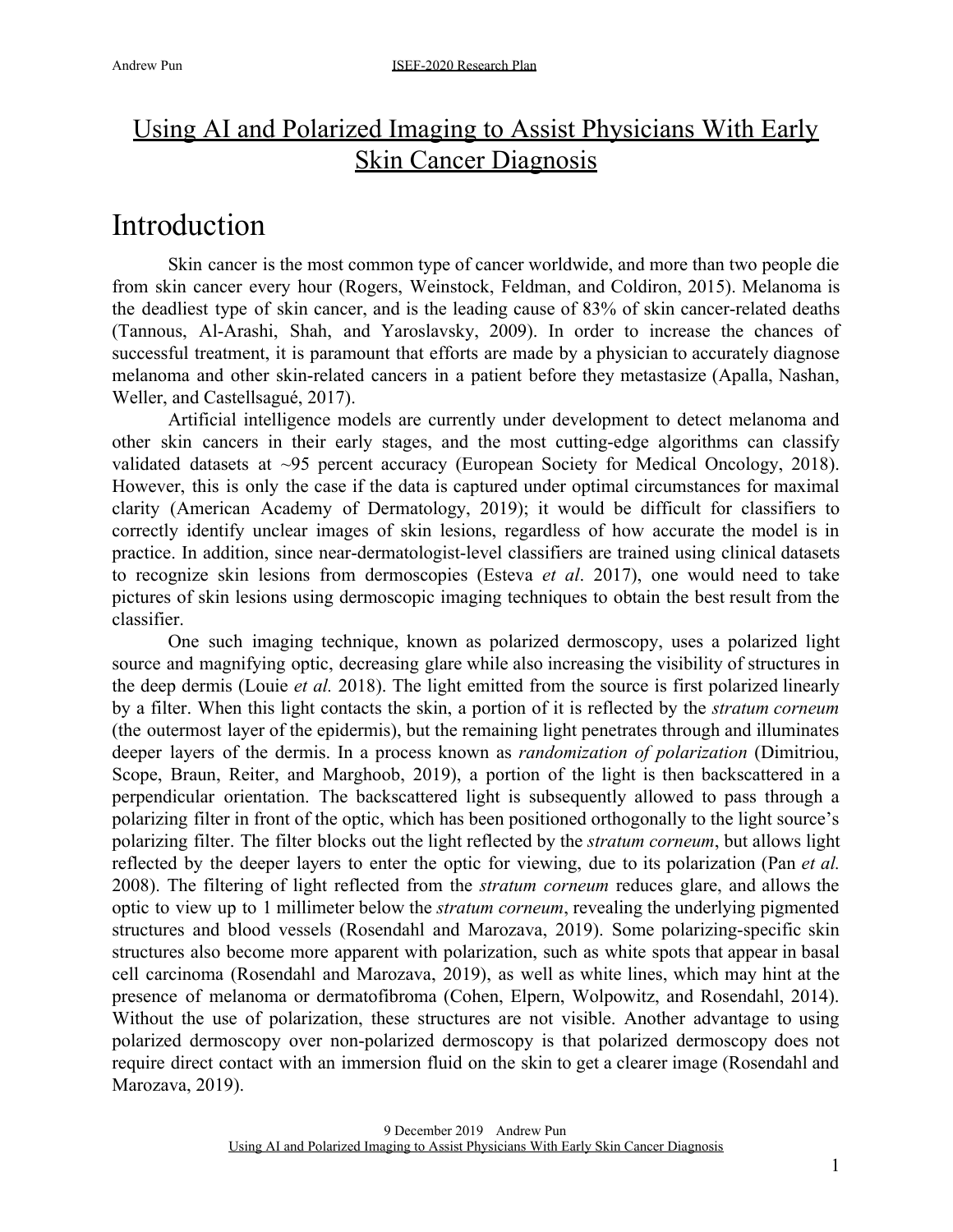There are two purposes of this project: the first is to create a system that will assist physicians in accurately diagnosing skin lesions. The system will consist of an artificial intelligence model that classifies skin lesions, a custom polarizing light device, and a web application interface. The artificial intelligence model will be trained using the publicly available Harvard *HAM10000* (*Human Against Machine with 10000 training images*) clinical dermoscopic dataset. Included in the *HAM10000* is an image set known as the Australian Rosendahl image set, which uses pictures of skin lesions, many of which have been obtained by polarized dermoscopy methods (Tschandl, Rosendahl, and Kittler 2018). After the model has been created, it will be integrated into the web application interface, which will allow it to be accessible from a smartphone web browser. A custom polarizing light device (from here on referred to as the *Polarizer Device*) will be created, designed to be attachable to a smartphone. Its function is to grant the smartphone's camera polarized-imaging capabilities for capturing skin lesions, in order to emulate non-contact, polarized dermoscopy techniques. As a tool for physicians to use, the artificial intelligence web application may be configured to upload its diagnoses of skin lesions into the physician's electronic medical record of choice, such as the McMaster *OSCAR Electronic Medical Record* (a popular open-source electronic medical record used by thousands of doctors across Canada), for maximum efficiency and convenience. These products in the system are designed to be used in tandem with each other: the physician will use their smartphone with the Polarizer Device to capture polarized light images of a patient's skin lesion, and through the web application, the physician can easily upload the image to the artificial intelligence model, which will analyze the lesion and provide its own diagnosis. Then the model will pass the image and analysis results directly into the patient's file on the physician's electronic medical record.

The second purpose is to investigate whether or not the accuracy of the artificial intelligence model is improved when classifying images captured by the smartphone with the Polarizer Device as opposed to regular, non-polarized images taken without the Polarizer Device. As the artificial intelligence model has been trained to recognize images of polarized skin lesions, it is expected that it would classify pictures taken using polarized imaging techniques more accurately than non-polarized skin lesions.

This innovation may become the impetus for a real-world product for use in a primary care setting, so that physicians are provided with a "second opinion" from this safe and easy-to-use system, reducing the chances of misdiagnosis when assessing a skin lesion. This will potentially save many patients' lives, as skin cancers are best treated when diagnosed early (Canadian Cancer Society, n.d.).

## Hypothesis

It is hypothesized that by using polarized imaging to take pictures of skin lesions, the performance of the artificial intelligence classifier will improve significantly. As the model has been trained to primarily recognize polarized images due to being trained using the *HAM10000* dataset, it is hypothesized that it would more accurately classify images that have been captured using the smartphone with the Polarizer Device.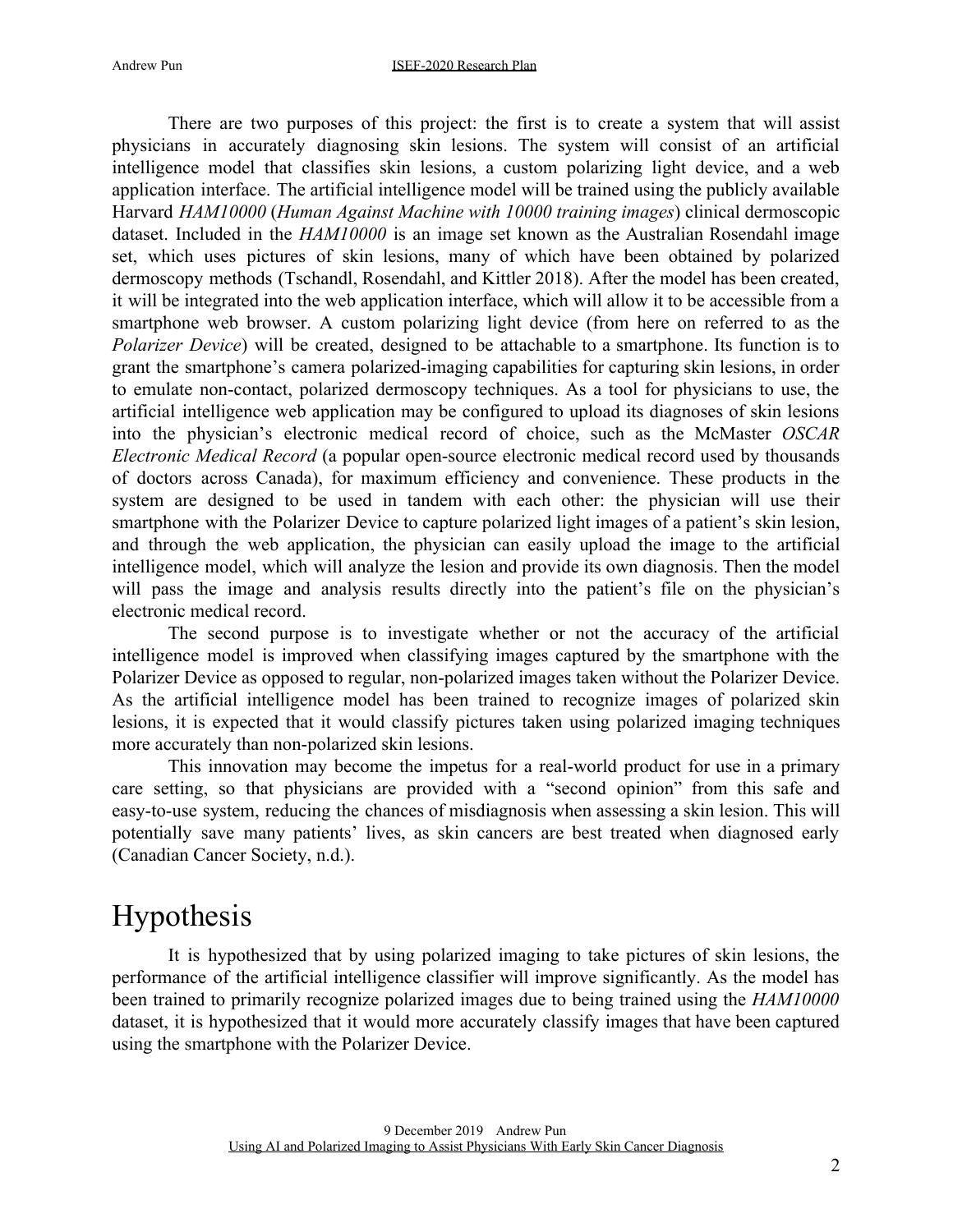## Procedure

The project's procedure has been segmented into four distinct parts; the first two involve creating the infrastructure (the Polarizer Device, artificial intelligence model, and web application interface) required to streamline data collection and analysis from the experimentation. The third part is the data collection for evaluation of the Polarizer Device. The fourth and final part of the procedure involves creating test patient profiles to observe if the web application works as intended if configured to be used with an electronic medical record system, for real-world application.

#### *Part 1: Creating the Polarizer Device*

To conveniently obtain polarized images of skin lesions, an easily mountable custom polarizing light device will be created for a smartphone (Google Pixel 3A). The device will be composed of an LED light source, and have two intermediary linearly polarizing filters, positioned perpendicular to each other. The device will be made attachable to the smartphone. One of the filters will fit in front of the smartphone's camera, while the other will fit in front of the light source. The device must fulfil the following requirements:

- Filters must be easily removable
- Filters must be easily positionable
- Light source and camera must be joined together as one unit
- Device can fit on most smartphones, regardless of manufacturer
- Device is easily removable from the smartphone

I have already made a 3-D schematic for the Polarizer Device that complies with all the specifications, and I plan on making a 3-D printed prototype model of it.

#### *Part 2: Artificial Intelligence Model and Interface*

A machine learning classifier has already been built by myself, using the artificial intelligence open-source software library, Google TensorFlow, and trained with data from the aforementioned Harvard *HAM10000* skin lesion dataset. The artificial intelligence model uses the Adam Optimization Algorithm (Kingma and Ba, 2014). I have written a Python program to read the model, and have implemented the Python program into a web application. The web application has been written using an HTML frontend, and an image upload program was created using PHP. This web-based infrastructure allows a user to easily upload pictures from a web browser, such as a browser on a smartphone. The web application will securely pass the picture to the artificial intelligence model for analysis, and display the results of the model's diagnosis. The hardware used for all of the infrastructure is an Intel i5 hexcore PC running Ubuntu Linux.

#### *Part 3: Data Collection*

With the required infrastructure created and ready to use, data collection of images of skin lesions is now simplified. A qualified physician will use a Google Pixel 3A smartphone with the Polarizer Device to capture images of consenting participants' skin lesions at their clinic, both with and without light polarization. The images will be taken in a dark room; the light from the Polarizer Device will be the only source of light. All pictures taken of skin lesions will be anonymous; they will have no identifiable information attached to them such as names, phone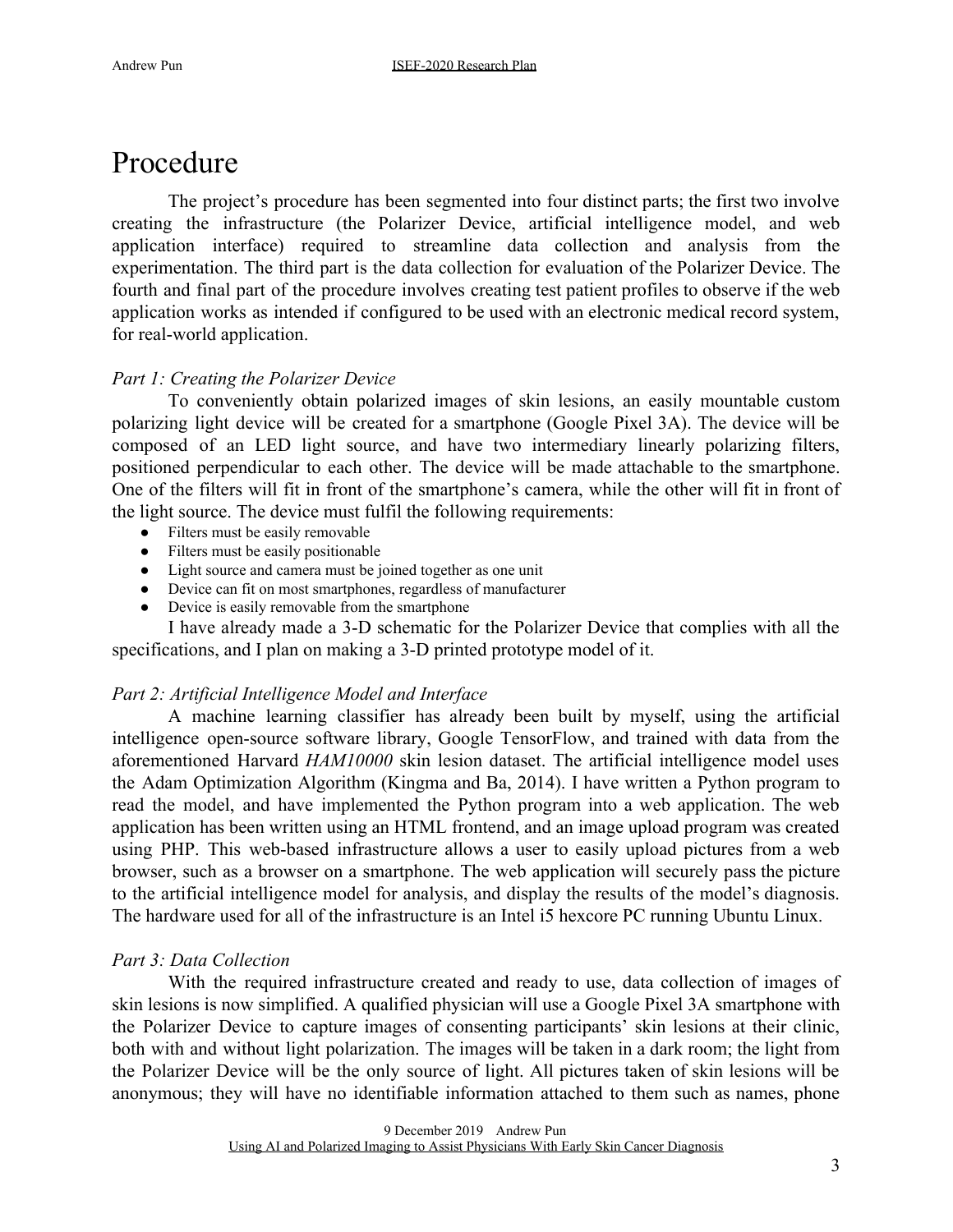numbers or patient chart numbers, and there will be no identifiable features in the picture such as faces or tattoos etc.

#### *Part 4: Web Application Interface Test*

The final part of the procedure is for testing the web application interface. The application will be configured to upload the results of the data analysis to an *OSCAR Electronic Medical Record* system. For use as a final product in a primary care setting, the option to include metadata such as patient chart numbers can be implemented for real-world physician use. To observe if this configuration works as intended, fake patient files will be created, with false patient chart numbers and other information. To protect the privacy of participants, no images from participants will be used to test the web application interface. Miscellaneous images of skin conditions found on the public domain will be used, and uploaded to the algorithm via the interface, with fabricated metadata attached. If the algorithm analyzes and passes the image and diagnosis to the fake patient's file successfully, then it will be concluded that the interface works as intended for a real-world application.

### Results and Interpretation

From the data collected in *Step 3* of the procedure, both the polarized and non-polarized data will be uploaded to the artificial intelligence model via the web application, and the model's diagnosis will be recorded. The diagnosis from the artificial intelligence model consists of seven different diagnoses: melanoma, basal cell carcinoma, actinic keratosis, benign keratosis, vascular skin lesions, melanocytic nevi, and dermatofibroma, with a confidence percentage for each classification. For each skin lesion, the result of the artificial intelligence model's diagnosis for both the polarized and non-polarized image will be compared with the diagnosis of the skin lesion from a family doctor, dermatologist, or pathologist diagnosis, to determine under which polarization circumstances the model was more accurate in its classification.

### Human Participants Research

Human participants who will take part in this project will be patients found in a physician's clinic. They will have images of their skin lesions captured using both polarized and non-polarized light by the physician himself during their skin examination, using the Polarizer Device. The length of time required for each participant is around two minutes, and no subsequent commitment is needed after the lesions are captured. It is expected that they will be from all ethnical backgrounds and genders, and their ages will range from 18 to 100 years old; no minors will take part in the data collection. There are also no vulnerable populations that will take part in the data collection. Every participant must sign a consent form that states that a picture of their skin lesion will be used for this project. However, their identity will remain completely anonymous, as all pictures taken of skin lesions will have no personal data attached to them such as their names, phone numbers or patient chart numbers, and there will be no identifiable features in the picture such as faces or tattoos etc. All images will be cropped so that only the skin lesion and a comparatively small portion of the surrounding skin will be visible.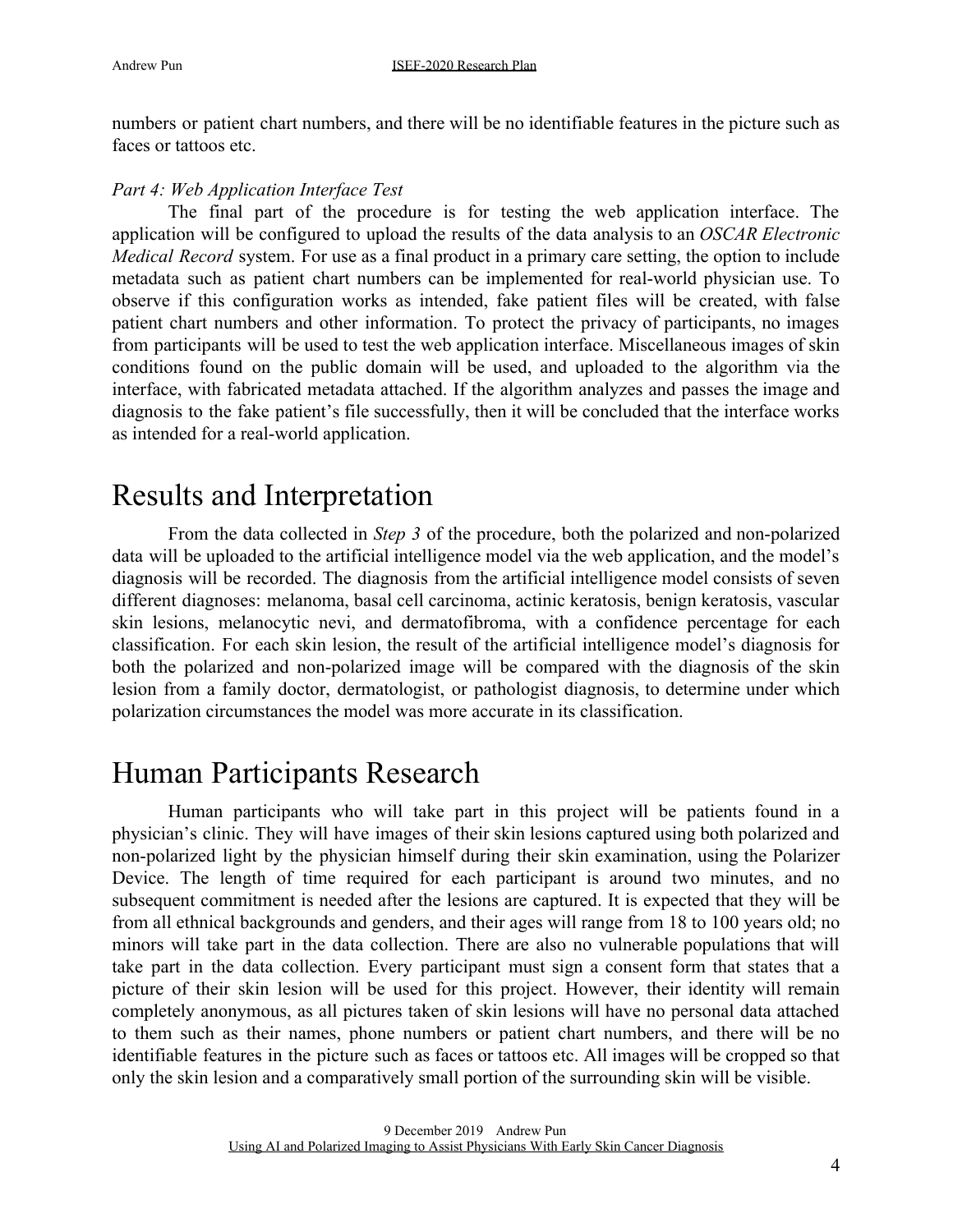## Risks, Safety, and Privacy

There are no physical, psychological, social, or legal risks or discomforts for any humans involved in the project. Every participant involved in the project must sign an informed consent form that states that a picture of their skin lesion will be used. They will be explained the purpose of the data collection, and reassured that their identity will remain completely anonymous. To guarantee complete anonymity, none of the skin lesion pictures will have any patient information attached to them (i.e. patient names, phone numbers, patient chart numbers, etc.) and precautions will be taken to ensure that there are no identifiable features in the picture such as faces or tattoos. Skin lesions will be captured using a smartphone camera with the Polarizer Device attached. Data will be uploaded and stored in the researcher's password-protected computer via a web application running off of a secure local network. Images taken with the smartphone camera will be subsequently deleted after their upload. None of the obtained data will be used to train the artificial intelligence model itself. After the experimentation and analysis is complete, all of the data will be erased from the computer. Permission forms will be stored securely and shredded at the conclusion of the science fair. Participants have the right to opt out of data collection at any time for any reason, and they may also request an anonymous summary of the project's results after the conclusion of the science fair, via email. All of this information will be communicated to the patient through the *Letter of Information*, and I, the researcher, will do my best to answer any questions participants may have to their satisfaction before they agree to be involved in the project.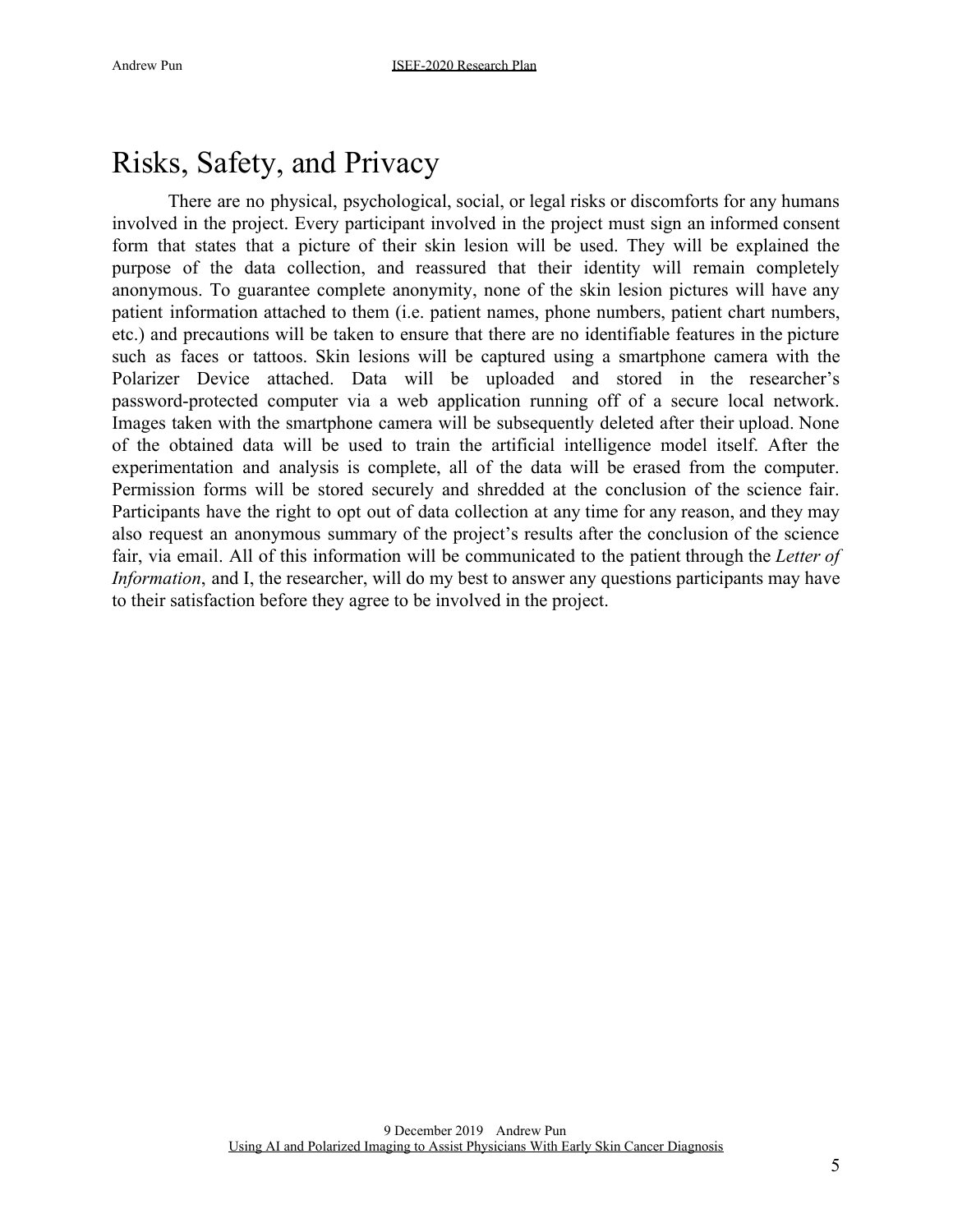## References

- Rogers, H. W., Weinstock, M. A., Feldman, S. R., & Coldiron, B. M. (2015). Incidence Estimate of Nonmelanoma Skin Cancer (Keratinocyte Carcinomas) in the US Population, 2012. *JAMA Dermatology, 151*(10), 1081. doi: 10.1001/jamadermatol.2015.1187
- Tannous, Z., Al-Arashi, M., Shah, S., & Yaroslavsky, A. N. (2009). Delineating melanoma using multimodal polarized light imaging. *Lasers in Surgery and Medicine*, *41*(1), 10–16. doi: 10.1002/lsm.20736
- Apalla, Z., Nashan, D., Weller, R. B., & Castellsagué, X. (2017). Skin Cancer: Epidemiology, Disease Burden, Pathophysiology, Diagnosis, and Therapeutic Approaches. *Dermatology and therapy*, 7(Suppl 1), 5–19. doi:10.1007/s13555-016-0165-y
- European Society for Medical Oncology. (2018, May 28). *Man Against Machine: Artificial Intelligence is Better than Dermatologists at Diagnosing Skin Cancer [Annals of Oncology Press Release]*. Retrieved December 9, 2019, from https://www.esmo.org/Press-Office/Press-Releases/Artificial-Intelligence-Skin-Cancer-Diagn osis.
- American Academy of Dermatology. (2019, March 1). *Artificial intelligence shows promise for skin cancer detection*. Retrieved December 9, 2019, from https://www.aad.org/news/ai-and-skin-cancer-detection.
- Esteva, A., Kuprel, B., Novoa, R. A., Ko, J., Swetter, S. M., Blau, H. M., & Thrun, S. (2017). Erratum: Corrigendum: Dermatologist-level classification of skin cancer with deep neural networks. *Nature*, *546*(7660), 686–686. doi: 10.1038/nature22985
- Louie, D. C., Phillips, J., Tchvialeva, L., Kalia, S., Lui, H., Wang, W., & Lee, T. K. (2018). Degree of optical polarization as a tool for detecting melanoma: proof of principle. *Journal of Biomedical Optics*, *23*(12). doi: 10.1117/1.JBO.23.12.125004
- Dimitriou, F., Scope, A., Braun, R. P., Reiter, O., & Marghoob, A. A. (2019). Polarized dermoscopy. *dermoscopedia*. Retrieved 03:03, December 9, 2019 fro[m](https://dermoscopedia.org/w/index.php?title=Polarized_dermoscopy&oldid=15355) [https://dermoscopedia.org/w/index.php?title=Polarized\\_dermoscopy&oldid=15355.](https://dermoscopedia.org/w/index.php?title=Polarized_dermoscopy&oldid=15355)
- Pan, Y., Gareau, DS., Scope, A., Rajadhyaksha M., Mullani NA., Marghoob AA.. Polarized and Nonpolarized Dermoscopy: The Explanation for the Observed Differences. *Arch Dermatol*. 2008;144(6):828–829. doi:10.1001/archderm.144.6.828
- Rosendahl, C., & Marozava, A. (2019). *Dermatoscopy and skin cancer: a handbook for hunters of skin cancer and melanoma*. Banbury: Scion Publishing Limited.